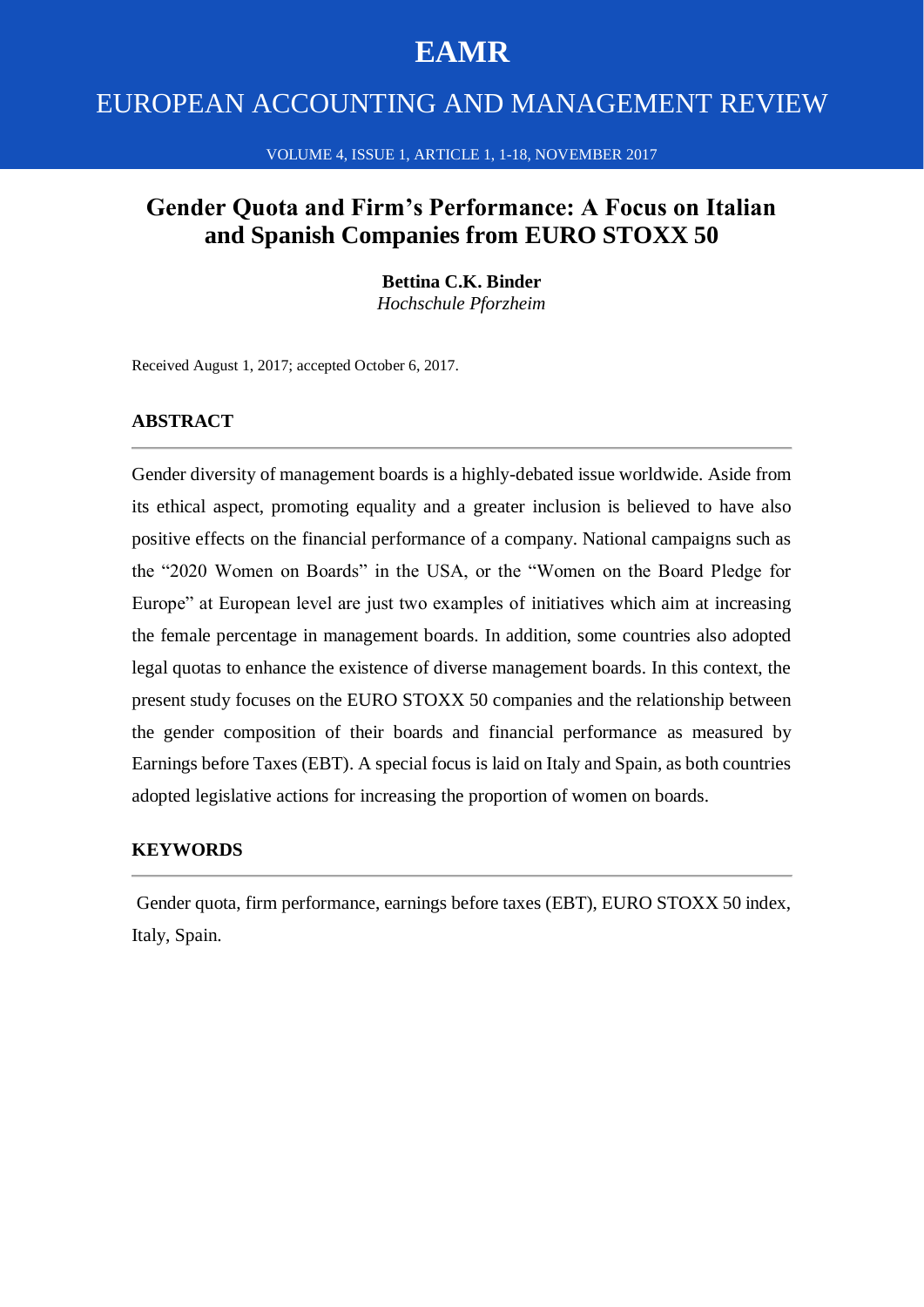### **1. Introduction**

The underrepresentation of women in leadership positions is a fact and a challenge (European Commission, 2012, 2015; Pew Research Center, 2015; ILO, 2015; AAUW, 2016). Věra Jourová (2014), European justice, consumers and gender equality commissioner, notes for instance that "women are still overrepresented in lower paid sectors in the labour market and underrepresented in decision-making positions". Klaus Schwab, founder and Executive Chairman of the World Economic Forum, rises attention on the changes of the labour market and states that "gender gaps are set to increase in some industries as jobs traditionally held by women become obsolete, while at the same time opportunities are emerging in wholly new domains" (World Economic Forum 2015, p. v).

According to the "Global Gender Gap Report" from 2015, only 59% of the gender gap in "economic participation and opportunity" have been closed by the total 145 countries covered by this report (World Economic Forum 2015, p. v). "Economic participation and opportunity" is a sub-index of the Global Gender Gap Index and it contains three components: the participation gap, the remuneration gap and the advancement gap. When the entire Global Gender Gap Index<sup>1</sup> is considered in relation to the GDP per capita, Human Development Index, and the Global Competitiveness Index, the authors of the report highlight a strong correlation between gender equality and the economic performance of the countries under scrutiny (World Economic Forum 2015, p. 36). In the same time, though admitting that correlation does not imply causality, the World Economic Forum (2015, p. 36) argues that "empowering women means a more efficient use of a nation's human capital endowment and that reducing gender inequality enhances productivity and economic growth". Moreover, the "Global Gender Gap Report" bears a message to the policy-makers who should "give women the same rights, responsibilities and opportunities as men" (World Economic Forum 2015, p. 45).

The European Commission (2015) too considers that "not taking advantage of the skills of highly qualified women constitutes a waste of talent and a loss of economic growth potential" and it encouraged "credible self-regulation" by companies to improve gender balance on corporate boards. As the progress was slow, gender quotas appeared as a

1

 $1$  The Global Gender Gap Index was created in 2006 by the World Economic Forum and it analyses the gap between man and women with regard to four categories: "Economic Participation and Opportunity", "Educational Attainment", "Health and Survival" and "Political Empowerment".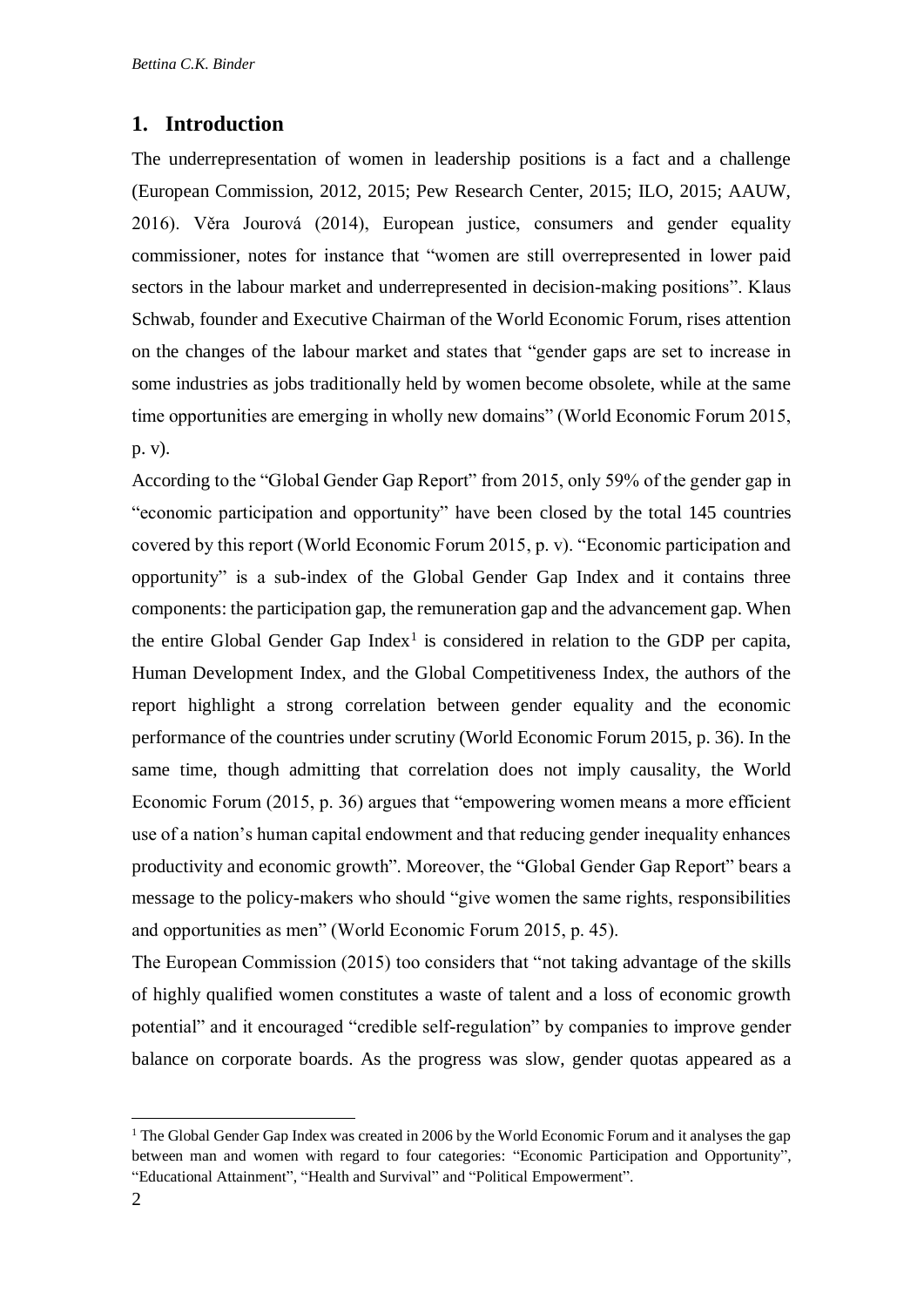necessary instrument to implement change: "The figures show that it is the legislative measures that result in substantial progress, especially if they are accompanied by sanctions" (European Commission, 2012, p. 13)". Furthermore, the European Commission (2012, p. 7) stresses the economic importance of gender diversity in corporate boards, by quoting several studies which showed that a high percentage of women on board translates into strong financial results. Gender quotas can be regarded just as important as any other targets for managing business performance, as they set objectives with regard to gender composition, which in turn can translates into improved outcomes.

The present article pursues an empirical strategy and focuses on the 50 companies of the EURO STOXX 50 index; it analysis the relationship between their financial performance measured by their EBT and the composition of their management board by asking the question whether companies with a high gender quota achieve a higher profit. A special focus is laid on the two Southern European countries present in the EURO STOXX 50 index, Italy and Spain, as both countries introduced mandatory quotas for their listed companies. Moreover, the paper investigates also the existence of sectoral differences in female representation in management boards and financial performance.

The paper is structured as follows: in a first step, studies which dealt with the same topic are presented creating thus a frame for the present research. In a second step, the research methodology is described. The next section contains the findings. In the concluding section, the findings are discussed, the limitations of the present study are shown and ideas which could be investigated in future research are suggested.

### **2. Literature Review**

Though there is a vast number of studies dedicated to assessing the impact of women's presence in management board on the firm performance, the findings are often contradictory. If these findings were to be subjected to a classification, one could identify three categories: Some studies showed that gender diversity of the boards has a negative impact on firm performance (e.g. Cooper, Gimeno-Gascon and Woo, 1994; Carter and Rosa, 1998; Fasci and Valdez, 1998; Adams and Ferreira 2009; Ahern and Dittmar, 2012). Ahern and Dittmar (2012) for example analyse the situation of Norwegian companies after the introduction of gender quotas (according to the legislation, a 40 percent representation of women in the board of all the Norwegian public limited firms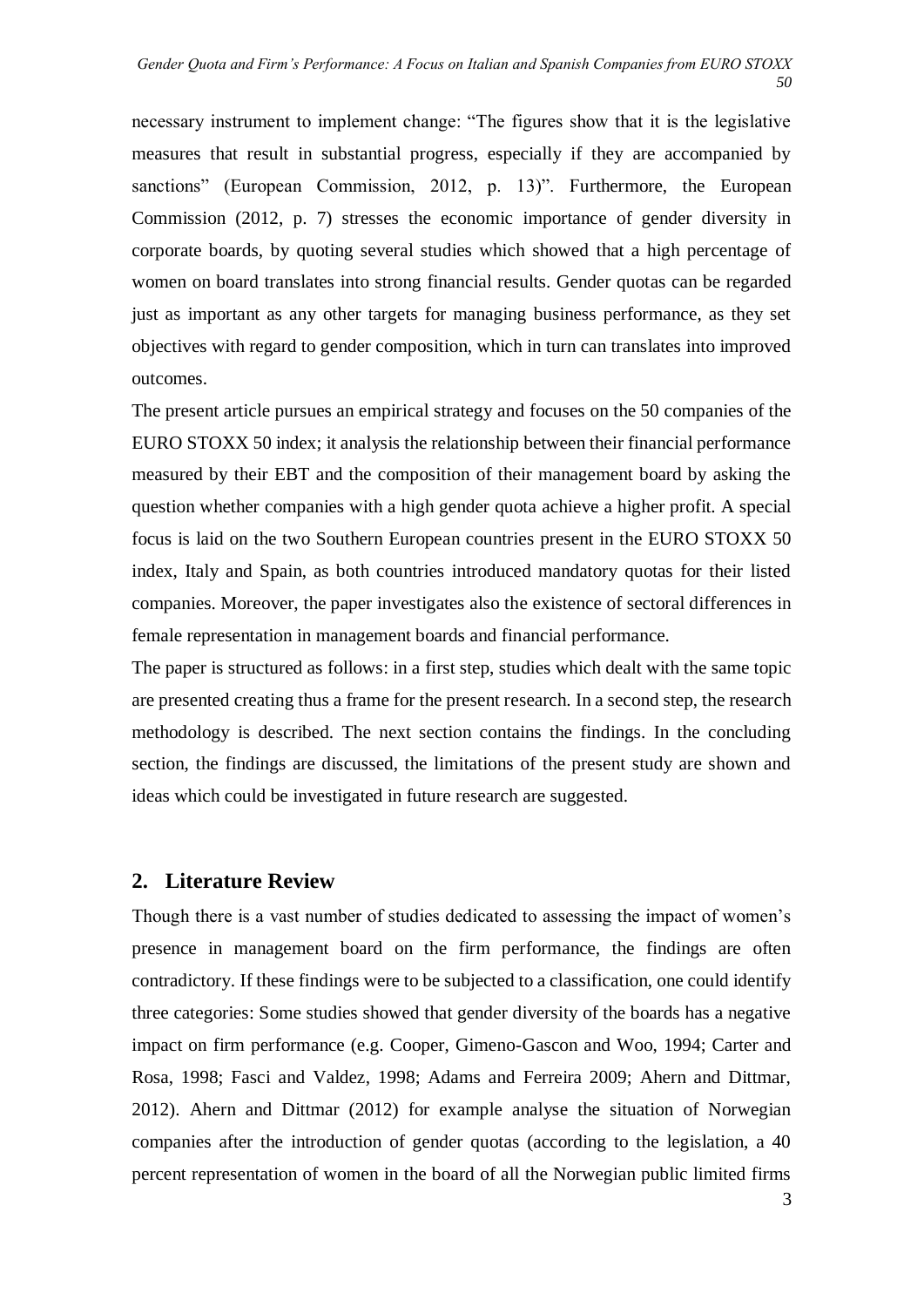was mandatory). The results of this legislative change were rather negative: "The quota led to younger and less experienced boards, increases in leverage and acquisitions, and deterioration of operating performance" (Ahern and Dittmar 2012, p. 137).

Other studies could not identify a significant impact of gender diversity on profitability (Du Rietz and Henrekson, 2000; Marco, 2012). Johnsen and McMahon (2005) for instance emphasize that "consistent statistically significant differences in financial performance and business growth do not exist between female and male owner-managed concerns once appropriate demographic and other relevant controlling influences are taken into account" (p. 115).

Finally, there is a third categories of studies which acknowledge that gender diversity in top management positively affects firm performance (Campbell and Vera, 2010; Dezsö and Ross, 2012, Kahn and Vieito, 2013; Post and Byron, 2015). A complex study was conducted by McKinsey & Company (2007) by selecting 89 European listed companies which distinguished themselves by a high number of women in top management positions. The analysed KPIs were: return on equity (ROI), operating result (EBIT) and the stock price growth. On all these KPIs the companies with a high number of women on board ranked better than the average in their sector (McKinsey & Company, p. 13-14). Barta, Kleiner and Neumann (2012) looked at the relationship between board composition and the returns on equity (ROE) and earnings before interest and taxes (EBIT) of 180 publicly traded companies in France, Germany, United Kingdom and the USA. Their results indicated that companies with diverse boards have significantly higher earnings and returns on equity. Another exhaustive study, in which 2.360 companies from the Morgan Stanley Capital International All Country World Index (MSCI ACWI) were observed over a period of 6 years, was conducted by the Credit Suisse Research Institute (2012) and it reached similar conclusions with those of McKinsey & Company.

In line with these studies, the present research focuses on the companies of another index, namely the EURO STOXX 50, and aims at exploring whether there is a link between the EBT of these successful European companies and the number of women from their corporate boardrooms. A special focus will be placed on identifying also sectoral differences of women presence in corporate boards. With regard to the two countries here under scrutiny, Italy and Spain, it has to be noted that both countries have statutory quotas: Spain through its Equality Law from 2007 established that larger firms (firms with more than 250 employees) should adopt an Equality Plan which by 2015 should lead to a target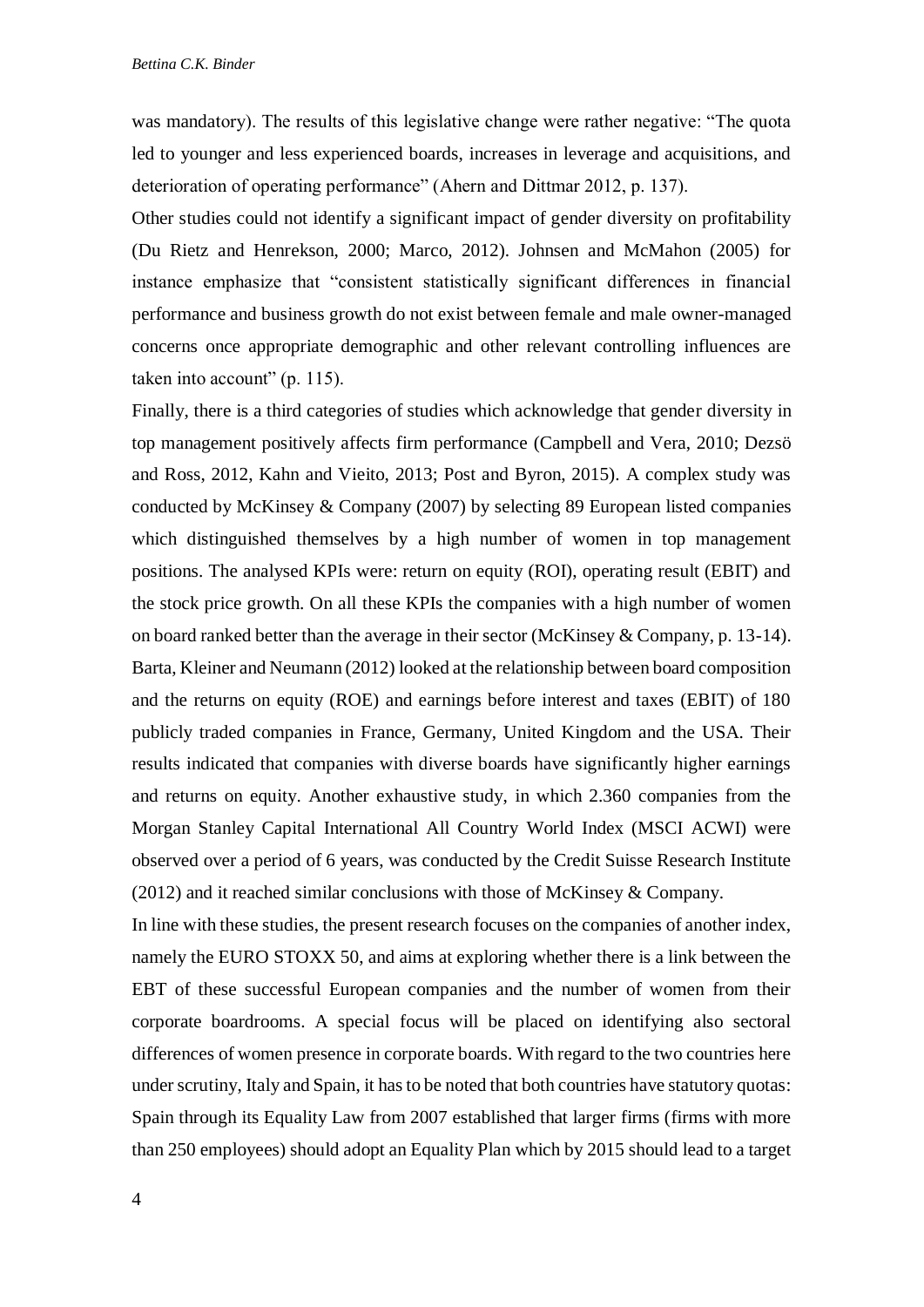of 40 % women on boards (Verge and Lombardo, 2015). Italy introduced a board gender quota in 2011 (Law 120/2011 or the "Golfo-Mosca" law) for publicly listed companies and for state-owned companies (in 2012) and this law stipulates that by 2015 the listed and state-owned companies should have 1/3 women on their boards of directors and statutory auditors (Ferrari et al. 2016).

## **3. Methodology**

The EURO STOXX 50 Index was selected to represent the performance of the 50 largest companies among 19 super-sectors. It has to be mentioned here that the index composition is subjected to change yearly: stocks can be added and deleted on the basis of an annual review, the number of components remaining the same (50). EURO STOXX 50 is part of the STOXX blue-chip index family. Moreover, EURO STOXX 50 index is one of the most liquid indices for the Eurozone and serves for benchmarking purposes. The index is a controlling index which ensures stable and up-to-date figures. It represents the performance of only the largest and most liquid companies in a sector (STOXX, 2016).

The following study was conducted at the beginning of the year 2016. Due to the fact that most of the 2015 annual reports of the EURO STOXX 50 companies were not published at that point, it was decided to look at the index composition as it was at the end of the year 2014. Therefore, data was collected with regard to the 50 EURO STOXX companies, using on the one hand the information from the annual reports, and on the other hand information from financial websites. In order to examine how successful these companies are, the EBT was chosen as being a relevant KPI, taking thus into consideration the fact that companies may face different tax rates in different states. In other words, the lack of a harmonized taxation system across the Eurozone will not affect the results of this study, the EBT making possible a comparison of the EURO STOXX 50 companies at European level.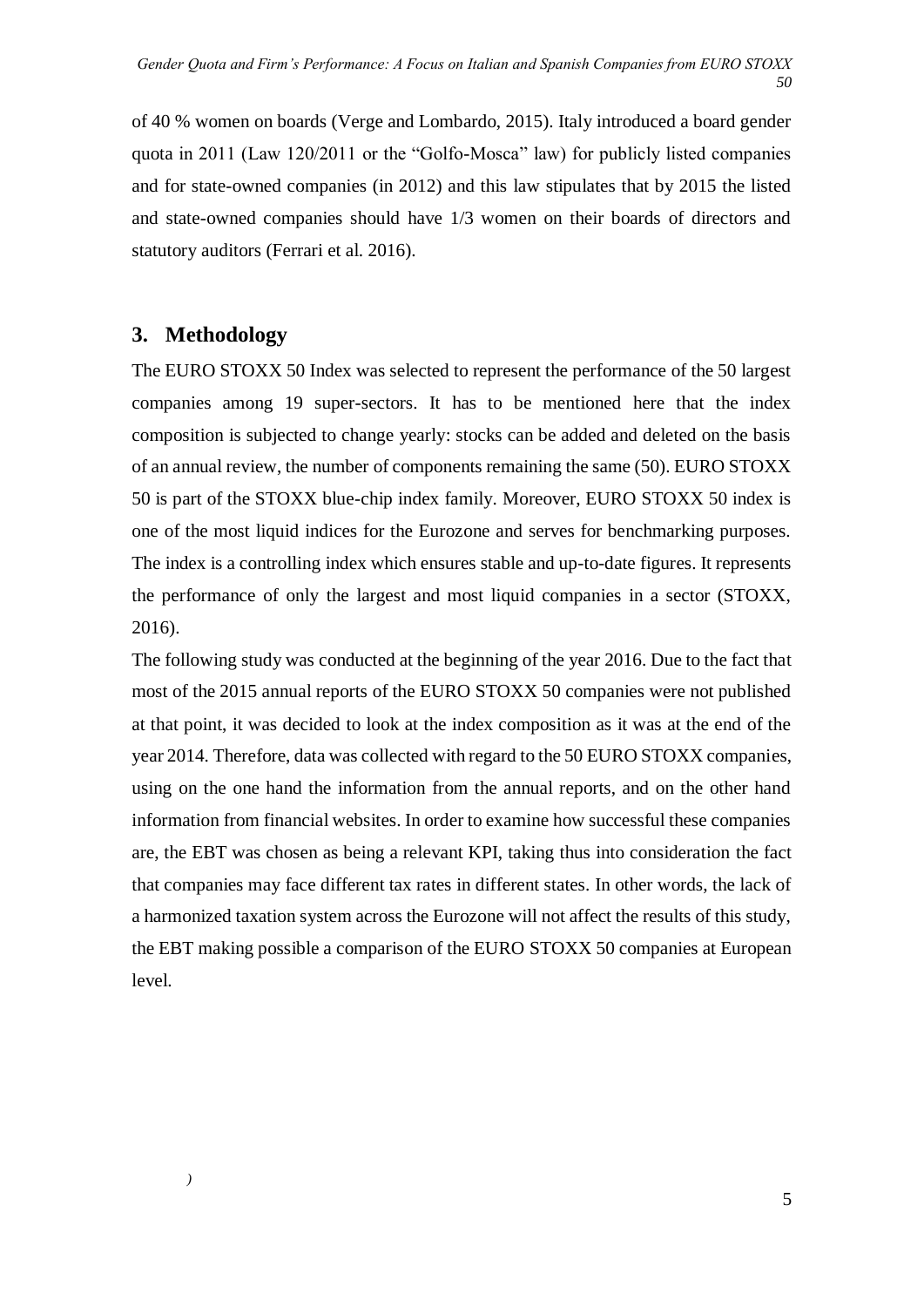|               |                                  |                                     |                | Women on the | <b>Earnings before Taxes</b> |                        | EBT/Total no. of Employees |
|---------------|----------------------------------|-------------------------------------|----------------|--------------|------------------------------|------------------------|----------------------------|
| <b>Number</b> | Company's name                   | Sector                              | <b>Country</b> | <b>Board</b> | [in Mio. EUR]                | <b>Employees total</b> | (in thousands)             |
|               | 1 Air Liquide                    | Chemicals                           | FR             | 30,77%       | 2.399,20                     | 50.300                 | 47,70                      |
|               | 2 AIRBUS GROUP SE                | Industrial Goods & Services         | FR             | 0.00%        | 2.373,00                     | 138.622                | 17.12                      |
|               | <b>B</b> ALLIANZ                 | Insurance                           | DE             | 7,69%        | 8.637,00                     | 147.425                | 58.59                      |
|               | 4 ANHEUSER-BUSCH INBEV           | Food & Beverage                     | BE             | 7,14%        | 10.397,72                    | 150,000                | 69,32                      |
|               | 5 ASML HLDG                      | Technology                          | NL             | 0,00%        | 1.856,10                     | 14.072                 | 131.90                     |
|               | 6 ASSICURAZIONI GENERALI         | Insurance                           | IT             | 36,36%       | 2.829,00                     | 78.333                 | 36,12                      |
|               | 7AXA                             | Insurance                           | FR             | 35,71%       | 7.201.00                     | 116.034                | 62.06                      |
|               | 8 BASE                           | Chemicals                           | DE             | 11,11%       | 6.930.00                     | 113.292                | 61.17                      |
|               | <b>9 BAYER</b>                   | Chemicals                           | DE             | 0.00%        | 4.538,00                     | 118.888                | 38.17                      |
|               | 10 BCO BILBAO VIZCAYA ARGENTARIA | Banks                               | ËŜ.            | 20,00%       | 3.637.00                     | 108.770                | 33,44                      |
|               | 11 BCO SANTANDER                 | Banks                               | <b>ES</b>      | 31,25%       | 10.436,00                    | 185.405                | 56,29                      |
|               | 12 BMW                           | Automobiles & Parts                 | DE             | 11.11%       | 8.052,00                     | 116.324                | 69.22                      |
|               | 13 BNP PARIBAS                   | Banks                               | FR             | 42,86%       | 2.741.00                     | 187.900                | 14,59                      |
|               | 14 CARREFOUR                     | Retail                              | FR             | 21,43%       | 1.973.00                     | 381.227                | 5,18                       |
|               | 15 DAIMLER                       | Automobiles & Parts                 | DE             | 12.50%       | 9.276,00                     | 279.972                | 33.13                      |
|               | 16 DANONE                        | Food & Beverage                     | FR             | 40,00%       | 1.839,00                     | 99.927                 | 18,40                      |
|               | 17 DEUTSCHE BANK                 | Banks                               | DE             | 0,00%        | 2,497,00                     | 98.138                 | 25,44                      |
|               | <b>18 DEUTSCHE POST</b>          | Industrial Goods & Services         | DE             | 14,29%       | 2.572.00                     | 488.824                | 5.26                       |
|               | 19 DEUTSCHE TELEKOM              | Telecommunications                  | DE             | 16,67%       | 4.548,00                     | 227.811                | 19,96                      |
|               | 20 E.ON                          | Utilities                           | DE             | 0.00%        | $-2.106,00$                  | 58.503                 | $-36,00$                   |
|               | 21 ENEL                          | <b>Utilities</b>                    | IT             | 37,50%       | $-43,00$                     | 68.961                 | $-0.62$                    |
|               | 22 ENGIE                         | <b>Utilities</b>                    | FR             | 41,18%       | 4.257,00                     | 152,900                | 27,84                      |
|               | 23 ENI                           | Oil & Gas                           | IT             | 22.22%       | 7.213,00                     | 83.599                 | 86.28                      |
|               | 24 ESSILOR INTERNATIONAL         | <b>Health Care</b>                  | FR             | 20,00%       | 1.176,00                     | 58.032                 | 20,26                      |
|               | 25 GRP SOCIETE GENERALE          | Banks                               | FR             | 42,86%       | 4.162.00                     | 148,000                | 28.12                      |
|               | 26 IBERDROLA                     | Utilities                           | ES             | 31.25%       | 3.066,36                     | 29.597                 | 103,60                     |
|               | 27 Industria de Diseno Textil SA | Retail                              | <b>ES</b>      | 22,22%       | 3.052,70                     | 137.054                | 22,27                      |
|               | 28 ING GRP                       | Banks                               | NL             | 0.00%        | 3.223.00                     | 53,000                 | 60,81                      |
|               | 29 INTESA SANPAOLO               | Banks                               | IT             | 14,29%       | 2.669,00                     | 89.486                 | 29,83                      |
|               | 30 L'OREAL                       | Personal & Household Goods          | FR             | 40,00%       | 3.890,40                     | 78.600                 | 49,50                      |
|               | 31 LVMH MOET HENNESSY            | Personal & Household Goods          | FR             | 23,53%       | 8.383,00                     | 121.289                | 69,12                      |
|               | 32 MUENCHENER RUECK              | Insurance                           | DE             | 22,22%       | 2.782,00                     | 43.316                 | 64.23                      |
|               | 33 NOKIA                         | Technology                          | FI             | 22,22%       | $-225,00$                    | 61,656                 | $-3,65$                    |
|               | 34 ORANGE                        | Telecommunications                  | FR             | 26,67%       | 3.148,00                     | 156.233                | 20.15                      |
|               | 35 PHILIPS                       | Industrial Goods & Services         | NL             | 11,11%       | 185,00                       | 113.678                | 1,63                       |
|               | 36 REPSOL                        | Oil & Gas                           | ES             | 22,22%       | 230,00                       | 26.141                 | 8,80                       |
|               | 37 RWE                           | <b>Utilities</b>                    | DE             | 0.00%        | 1.882,00                     | 59.784                 | 31,48                      |
|               | 38 SAINT GOBAIN                  | <b>Construction &amp; Materials</b> | FR             | 9.09%        | 1,467.00                     | 181.742                | 8.07                       |
|               | 39 SANOFI                        | <b>Health Care</b>                  | FR             | 33,33%       | 5.731,00                     | 113,496                | 50,50                      |
|               | 40 SAP                           | Technology                          | DE             | 11.11%       | 4.355,00                     | 74.406                 | 58.53                      |
|               | 41 SCHNEIDER ELECTRIC            | Industrial Goods & Services         | FR             | 14.29%       | 2.384.00                     | 167.124                | 14.26                      |
|               | 42 SIEMENS                       | Industrial Goods & Services         | DE             | 20,00%       | 6.845,00                     | 357,000                | 19.17                      |
|               | 43 TELEFONICA                    | Telecommunications                  | ES             | 5,56%        | 4.145,00                     | 120.497                | 34,40                      |
|               | 44 TOTAL                         | Oil & Gas                           | FR             | 35,71%       | 7.691.23                     | 100.307                | 76,68                      |
|               | 45 UNIBAIL-RODAMCO               | <b>Real Estate</b>                  | FR             | 16,67%       | 2.678,30                     | 2.085                  | 1.284.56                   |
|               | 46 UNICREDIT                     | Banks                               | IT             | 21,05%       | 2.997,09                     | 43.405                 | 69,05                      |
|               | 47 UNILEVER NV                   | Personal & Household Goods          | NL             | 35,71%       | 7.548,00                     | 172,000                | 43,88                      |
|               | 48 VINCI                         | <b>Construction &amp; Materials</b> | FR             | 33,33%       | 3.455,00                     | 185.293                | 18,65                      |
|               | 49 VIVENDI                       | Media                               | FR             | 0,00%        | $-89,00$                     | 15.571                 | $-5, 72$                   |
|               | 50 VOLKSWAGEN PREF               | <b>Automobiles &amp; Parts</b>      | DE             | 0.00%        | 10.806,00                    | 583.423                | 18.52                      |

Figure 1. The 50 EURO STOXX companies as of 2014 (Source: own representation based on the information from:<https://www.stoxx.com/index-details?symbol=SX5E>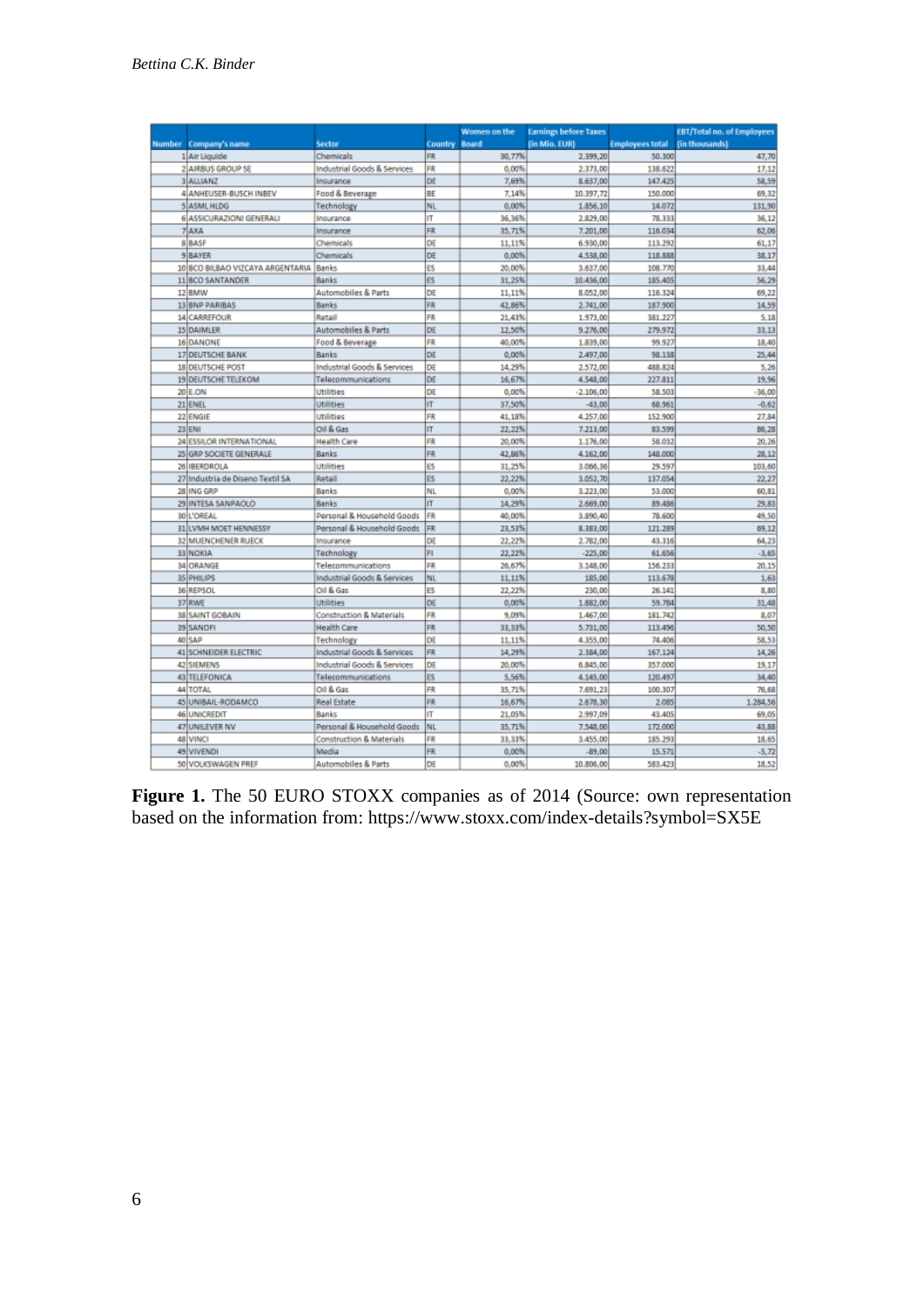## **4. Findings**

Figure 1 offers an overview of the EURO STOXX 50 index, by providing relevant information with regard to the companies which are part of the index, their country of origin, the sector in which they are active, as well as women's percentage on board, EBT and total number of employees. It can be observed that only companies from 7 Eurozone countries are part of the index. Moreover, in each country the EURO STOXX companies can be allocated to different sectors as presented in figure 2.



**Figure 2.** The 50 EURO STOXX companies in Europe are allocated in each country to different sectors (Source: own representation based on the information from: [https://www.stoxx.com/index-details?symbol=SX5E\)](https://www.stoxx.com/index-details?symbol=SX5E))

By looking at figure 2, it becomes clear for example that Finland has only one company in the EURO STOXX 50 index and this is active in the 'Technology' sector. By contrast, all German companies from the EURO STOXX 50 index are active in the 'automobiles and parts' sector. This does not mean that there are no companies in France which produce automobiles and parts, only that those companies are not part of the EURO STOXX 50 index. The French companies which are present in the EURO STOXX 50 index prevail especially in the following sectors: 'Health Care', 'Construction', 'Media' and 'Real Estate'.

Figure 3 presents the most important sectors by total EBT of the EURO STOXX 50 companies. The companies which are active in the sector 'Banks' have together the highest EBT, followed by the companies active in the sector 'Automobile & Parts', 'Insurance', 'Personal & Household Goods' and 'Oil & Gas'. One can see for instance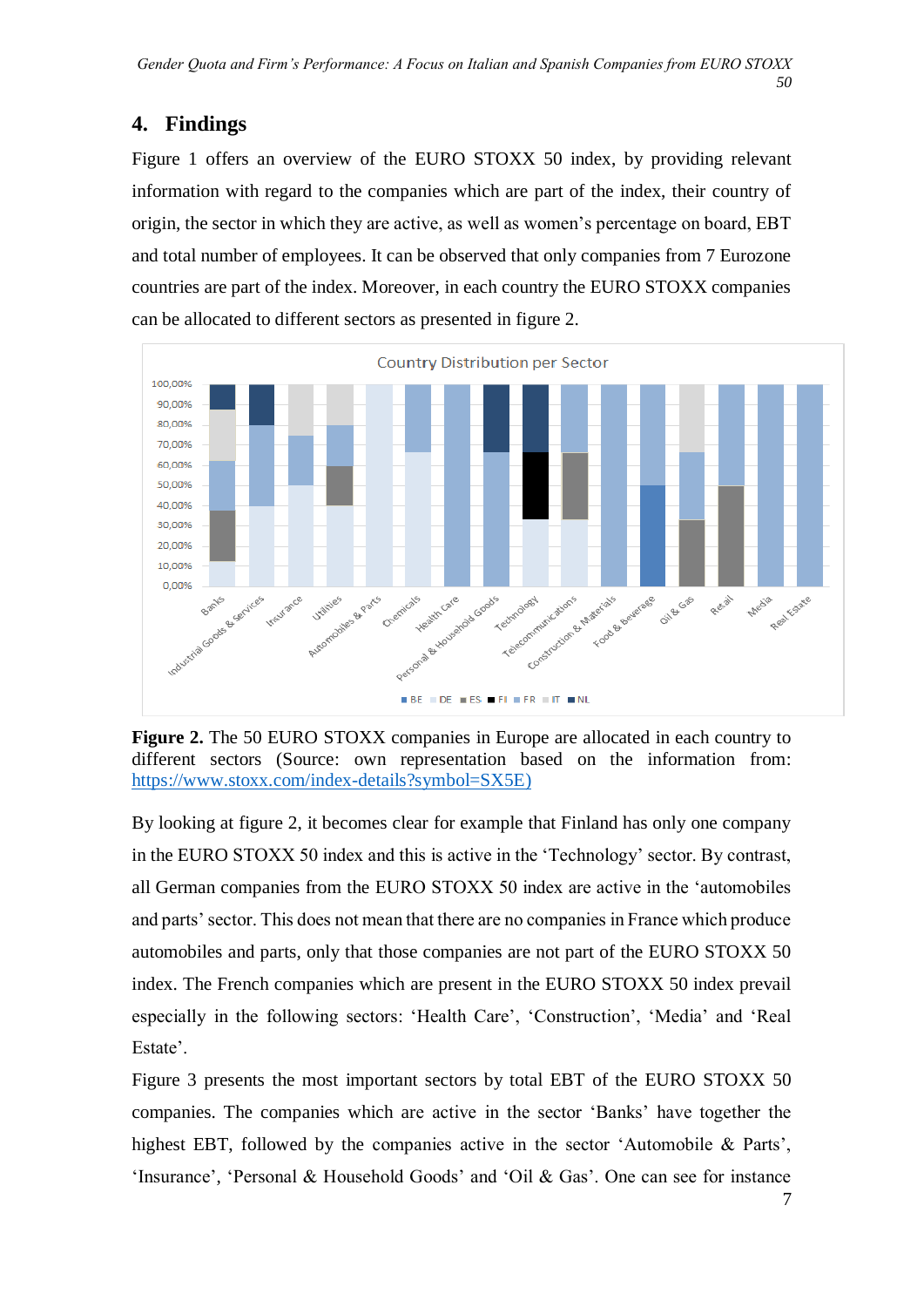

that the total EBT of the companies active in the banking sector is twice as high as the total EBT of the companies active in the 'Oil & Gas' sector.

**Figure 3.** Overview of the EBT (in millions) of the top 5 sectors companies of EURO STOXX 50 (Source: own representation based on retrieved data from [http://www.finanzen.net/\)](http://www.finanzen.net/)

Out of the 50 companies which are part of the EURO STOXX 50 index, six companies are located in Spain and five companies are located in Italy (see figure 4). Both Italy and Spain have two companies active in the banking sector, while in the 'Oil  $\&$  Gas' and 'Utilities' sectors, each country has one company active. However, in the 'Insurance' sector, only Italy is represented by the company Assicurazioni Generali, while Spain has one company active in the 'Retail' sector and one company in the 'Telecommunication' sector.

|                          | <b>Italy</b>           | <b>Spain</b>                  |  |  |
|--------------------------|------------------------|-------------------------------|--|--|
| <b>Banks</b>             | Intesa Sanpaolo        | Bco Bilbao Vizcaya Argentaria |  |  |
|                          | Unicredit              | <b>Bco Santander</b>          |  |  |
| <b>Utilities</b>         | Enel                   | <b>Iberdrola</b>              |  |  |
| <b>Oil and Gas</b>       | Eni                    | Repsol                        |  |  |
| <b>Insurance</b>         | Assicurazioni Generali |                               |  |  |
| <b>Retail</b>            |                        | Industria de Diseno Textil SA |  |  |
| <b>Telecommunication</b> |                        | Telefonica                    |  |  |

**Figure 4.** Overview of the Italian and Spanish companies in the EURO STOXX 50 Index (Source: own representation based on the information from: [https://www.stoxx.com/index-details?symbol=SX5E\)](https://www.stoxx.com/index-details?symbol=SX5E)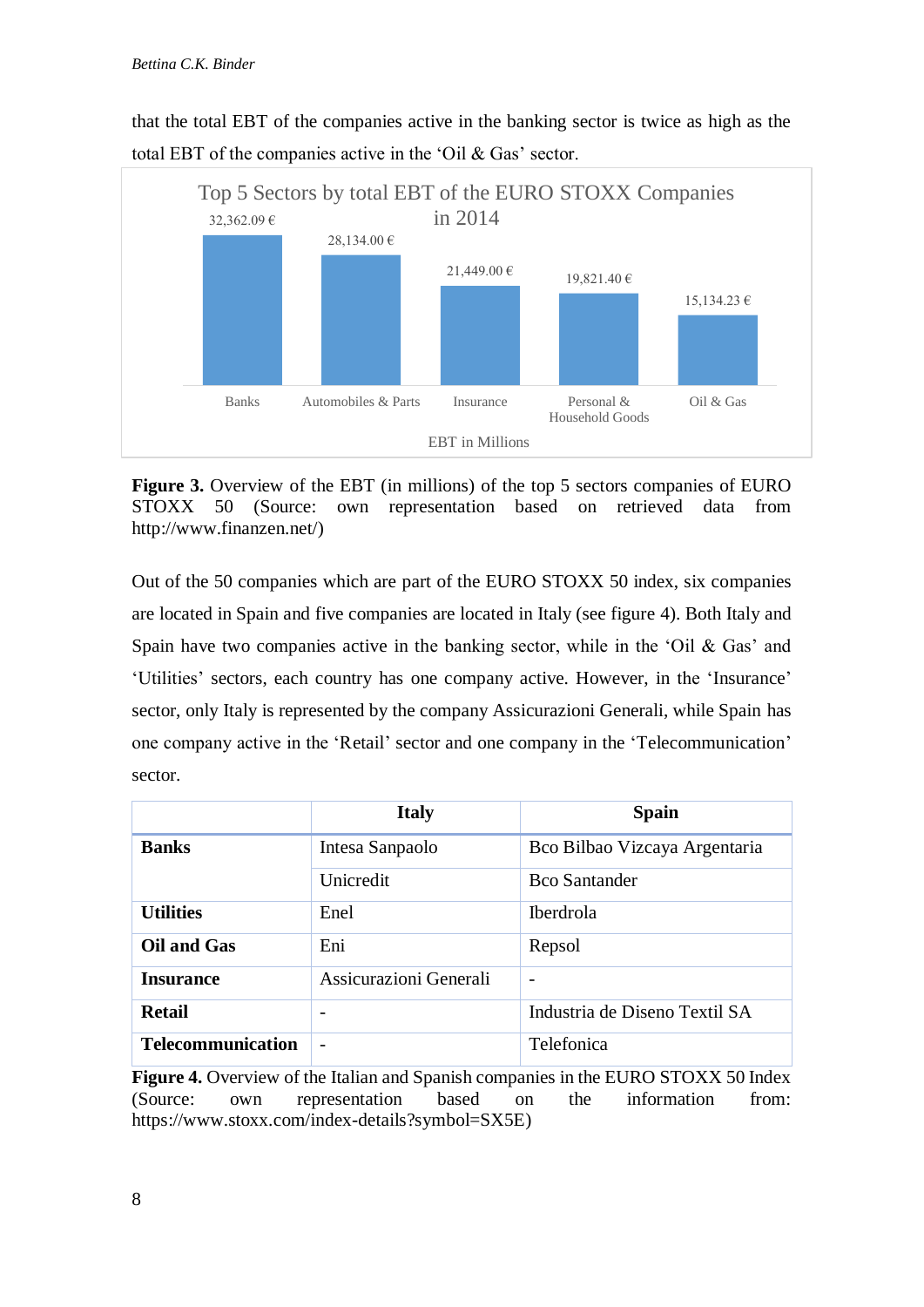It has to be pointed out that Italy and Spain contributes heavily to the most important sector of the EURO STOXX 50 index, as each county has two companies acting in the banking sector: Banco Bilbao Vizcaya Argentaria and Banco Santander in Spain, and Intesa Sanpaolo and Unicredit in Italy. If one looks at figure 5, which shows an overview with regard to the EBTs of both Italian and Spanish companies from the EURO STOXX 50 index, it can be easily observed that the EBT of Banco Santander ( $\epsilon$  10,436.00 millions) represents over 30% of the entire EBT of the banking sector as represented in figure 3. Moreover, the EBT of Banco Santander is actually the second highest EBT of all the EURO STOXX companies in 2014. The Italian company Eni contributes too with its EBT to almost one half of the entire EBT of the 'Oil & Gas' sector of the EURO STOXX 50 index.



**Figure 5.** Overview of the EBTs (in millions) of the Italian and Spanish companies of EURO STOXX 50 (Source: own representation based on retrieved data from http://www.finanzen.net/)

However, the country which has the highest number of companies (19) and as well the highest degree of sectoral diversification from the EURO STOXX 50 index is France. France too has for instance two companies active in the banking sector, but as it can be seen in figure 6, French companies are active in no less than fourteen sectors.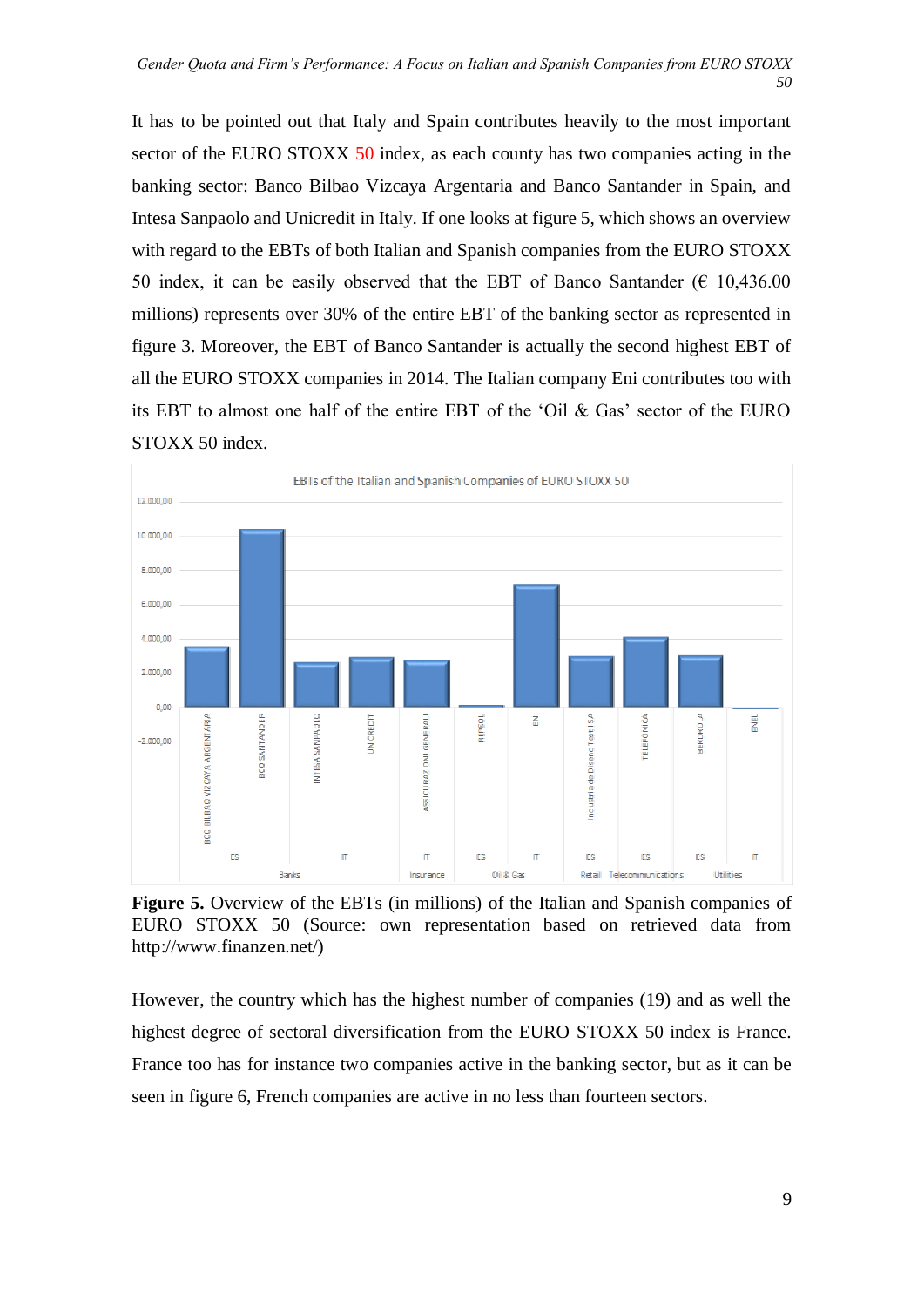



**Figure 6.** Overview of the sectors of French, Italian and Spanish companies of EURO STOXX 50 (Source: own representation based on retrieved data from http://www.finanzen.net/)

Figure 7 shows the most successful companies of the EURO STOXX 50 index in terms of EBT. Banco Santander (Spain) and Eni (Italy) are the only companies which could be included in a top ten companies by EBT, the top being dominated by German and French companies, as Germany and France have the highest number of companies included in this index.



**Figure 7.** Top ten EURO STOXX companies by EBT with figures of 2014 (Source: own representation – the EBTs of all the 50 companies were taken from http://www.finanzen.net/)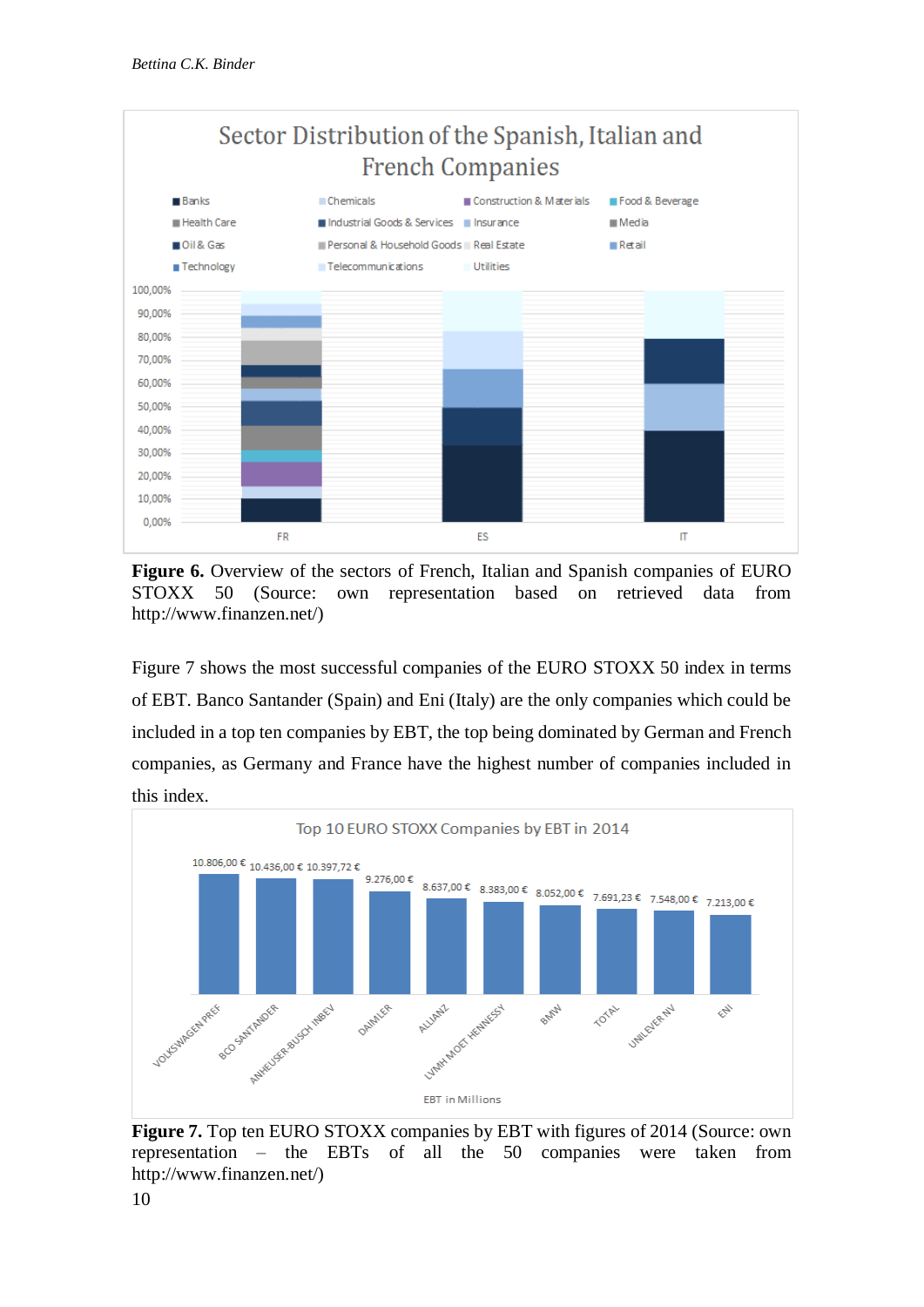If by now the emphasis was on offering a broad insight on the EURO STOXX 50 companies, also presenting key figures such as the EBT, in the following section the focus will be on completing this insight by introducing also the information on gender quotas as found in the annual reports of the EURO STOXX 50 companies. In this respect, figure 8 shows the percentage of women in management position at country level.



**Figure 8.** Percentage of women in the management board of EURO STOXX companies in 2014 in different countries (Source: own representation – the information with regard to the number of women on the management board was extracted from the 2014 annual reports of the respective companies)

Both Italy and Spain register a relatively high women quota in the management board of the companies included in EURO STOXX 50 index. Italy and France are actually the only two countries whose companies have a women quota which is higher than 25%. By contrast, the women quota in both Germany and Belgium is under 10%: 9% and respectively 7%. These numbers should be regarded in the context of each country's legislation: France and Spain have a legislative quota regime of 40%, Italy and Belgium  $-33\%$ , the Netherlands  $-30\%$  (to expire in 2016), Germany  $-30\%$  (starting with 2016) while Finland has no quota in place (European Commission, 2015). However, Finland has only one company (Nokia) in EURO STOXX 50 index, and therefore, it can be regarded as less relevant for overall results.

Often, the sector pays an important role as there are sectors which are "traditionally" dominated by men. Adams and Kirchmaier (2016) show for example that the percentage of women on board is lower for companies active in the STEM (Science, Technology, Engineering and Maths) and finance sectors than in non-STEM sectors.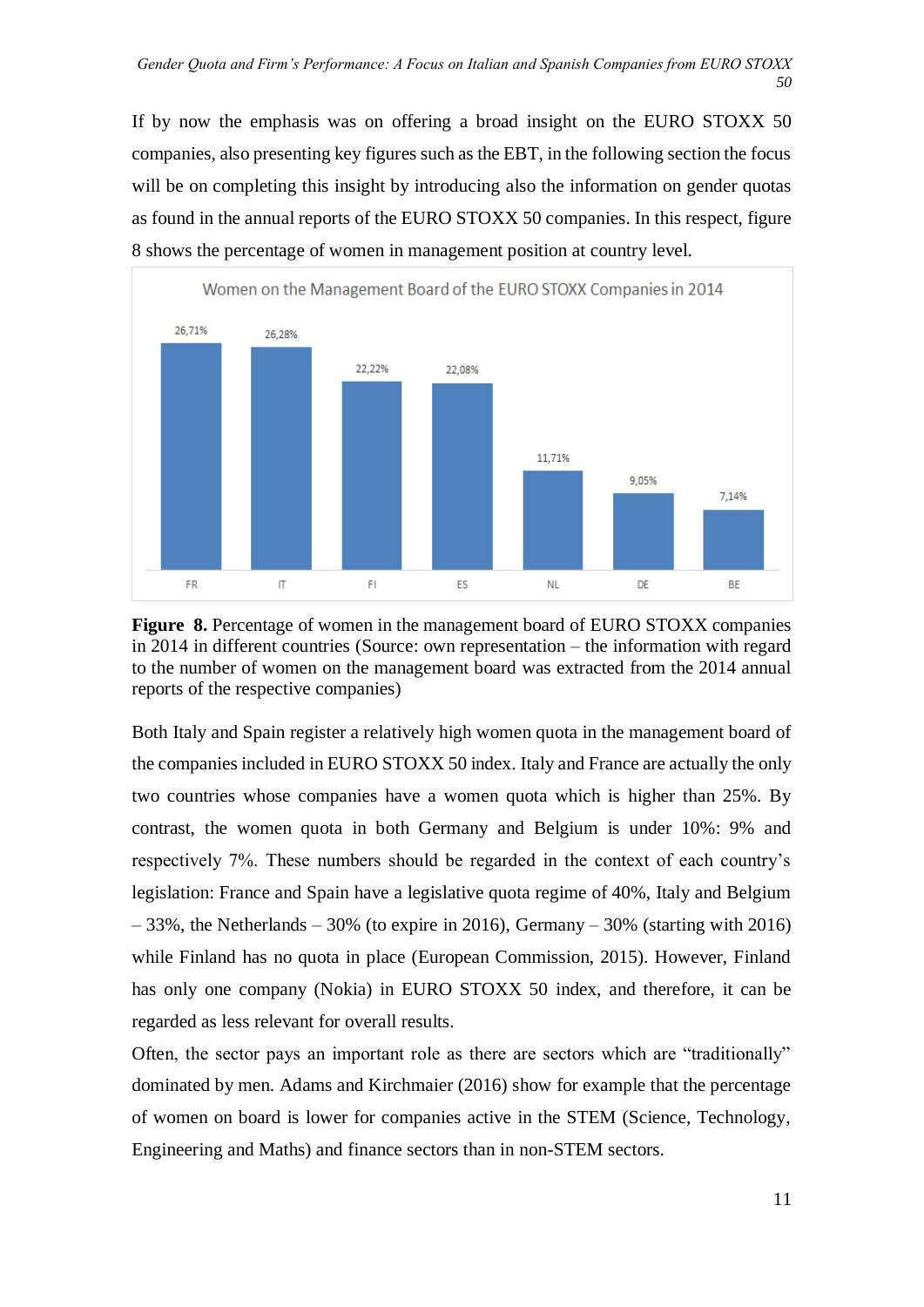

Figure 10 presents the first five sectors from the EURO STOXX 50 index in which women have the highest representation.

**Figure 9.** Womens´quota in the management board in EURO STOXX companies in 2014 in different sectors (Source: own representation - the information with regard to the number of women on the management board was extracted from the annual reports of the respective companies end of 2014)

As it can be seen, there are 33% women in the management board of companies that are active in the 'Personal & Household Goods' sector and there are 27% women in the management board of companies active in the 'Oil & Gas' sector. 'Health Care' companies have a women quota of approximatively 27%, 'Insurance' companies of almost 26%, and 'Food & Beverage' companies have a women quota of nearly 24%.

With the exception of the 'Oil and Gas' sector, all the other sectors are consumer oriented sectors. Similar findings were presented also in a report by Kamonjoh (2014, p. 7): the 'Household & Personal Products' sector had the highest percentage of women on the boards of the 500 S&P companies and was followed in a top five by other consumer oriented sectors.

Finally, the next figure (figure 10) presents the first three sectors which have the highest women quota per country.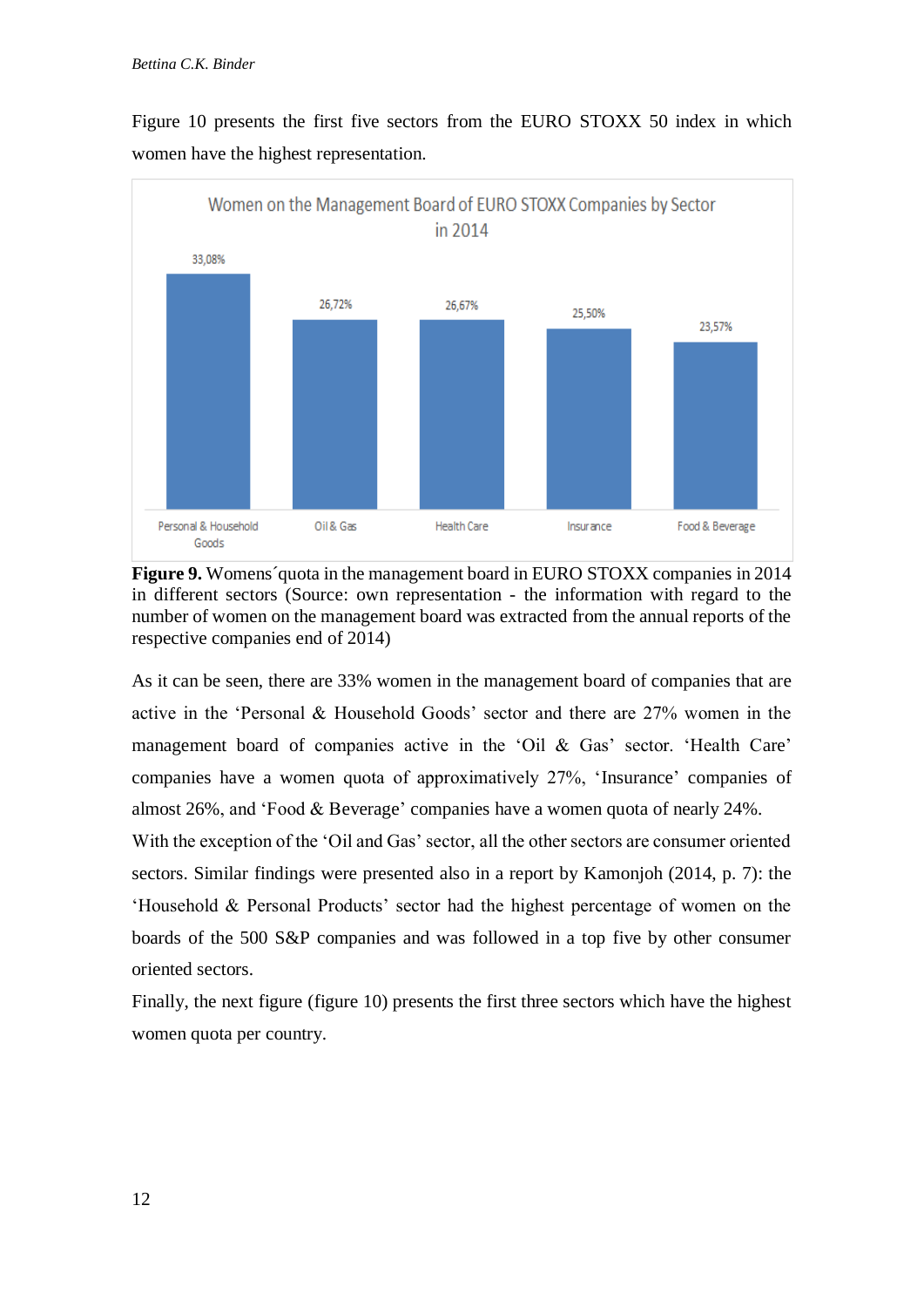

**Figure 10.** Percentage of women in the management board in EURO STOXX companies in 2014 in the top three sectors of each country (Source: own representation – the information with regard to the number of women on the management board was extracted from the 2014 annual reports of the respective companies)

It can be stated that the women quota is high especially in traditional branches such as Banks', 'Utilities' and 'Insurance' and lower in new technology branches such as 'Telecommunication' or 'Industrial Goods & Services'. This result is significant over all countries. When the situation in Italy and Spain is analysed, one can see that the 'Utilities' sector has the highest women quota in both countries, followed by the 'Insurance' sector (in Italy) and the banking sector (in Spain), while the 'Oil  $\&$  Gas' sector has the third highest women quota in both Italy and Spain. The Spanish retail company "Industria de Diseno Textil SA" made it also in top 3 with regard to gender quota.

In order to bring together the former analyzed EBT and the calculated women quota a correlation analysis was run (see figure 11). For Spain only a weak positive correlation (r=0.3) was found between the EBT and quota of women on the management board.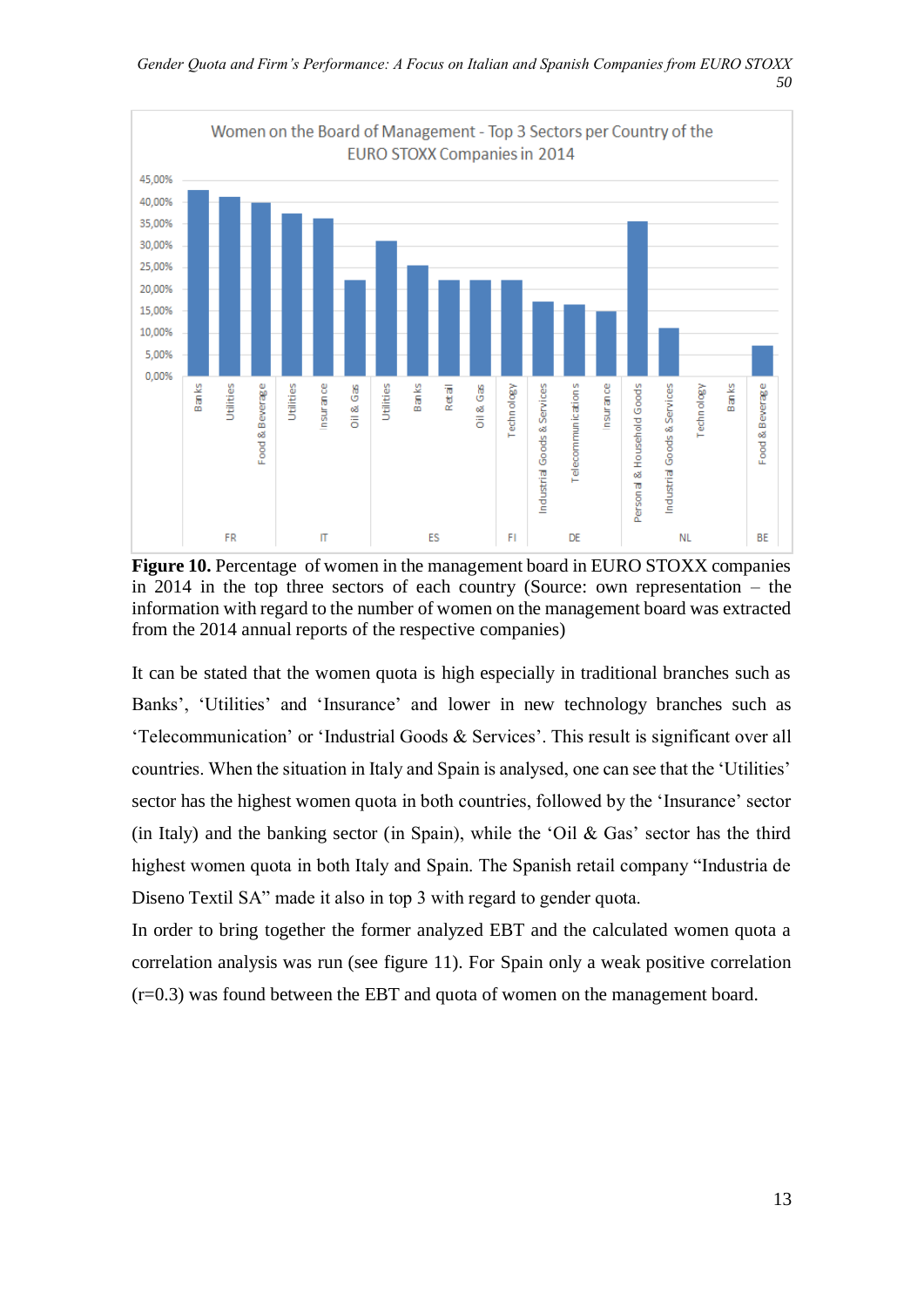

**Figure 11.** Correlation between the EBT and the Percentage of Women on Management Board for Spanish EURO STOXX companies (Source: own representation – the information with regard to the number of women on the management board was extracted from the 2014 annual reports of the respective companies)

A similar result was registered also when running a correlation analysis for the Italian EURO STOXX companies, the difference being that in this case a negative correlation  $(r=-0.5)$  was found. As it can be seen in figure 12, as the gender quota of women on management board increases, the EBTs of the respective companies decrease.



**Figure 12.** Correlation between the EBT and the Percentage of Women on Management Board for Italy (Source: own representation – the information with regard to the number of women on the management board was extracted from the 2014 annual reports of the respective companies)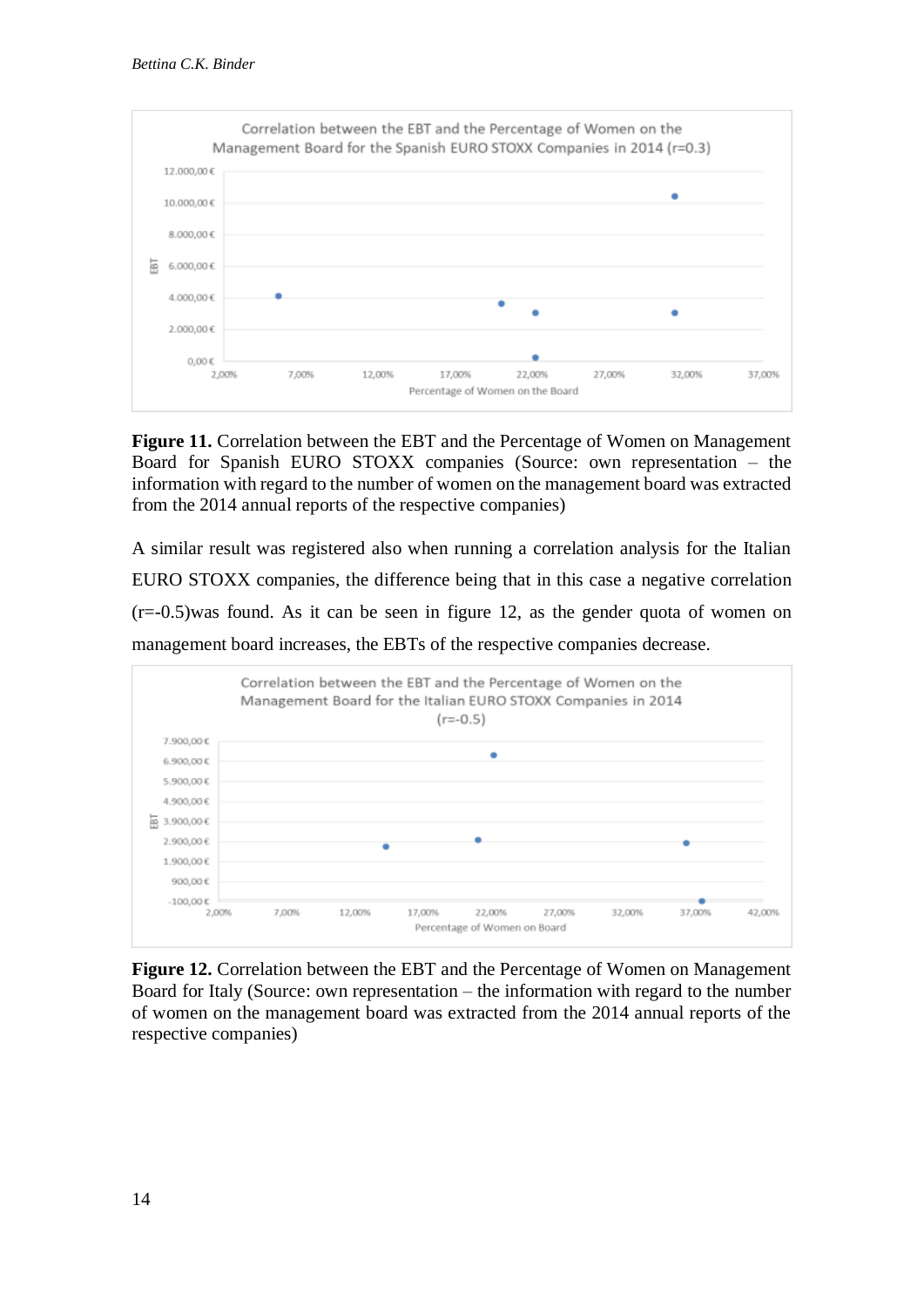Even at the level of the entire EURO STOXX 50 index, only a very week correlation (r=0.06) between the gender quota and the EBT of the companies could be evidenced (see figure 13).



**Figure 13.** A week correlation between the EBT and the women quota in Management Boards (Source: own representation – the information with regard to the number of women on the management board was extracted from the 2014 annual reports of the respective companies)

Therefore, the hypothesis of this study could not be verified; the relationship between the gender quota and a company's EBT is very week, be it for the entire EURO STOXX 50 index, be it for the two countries here under scrutiny: Italy and Spain.

### **5. Discussion of Results and Conclusions**

The present study followed an empirical strategy with the aim of determining the correlation between the gender composition of the management boards of the EURO STOXX 50 index and the firms' financial performance as measured by their EBT. The results did not indicate that those companies which have the highest percentage of women on board also achieve the highest EBT. Even when a country comparison was made, Spain and Italy being among the countries which have adopted legislative actions for increasing the proportion of women on boards, the hypothesis could not be supported.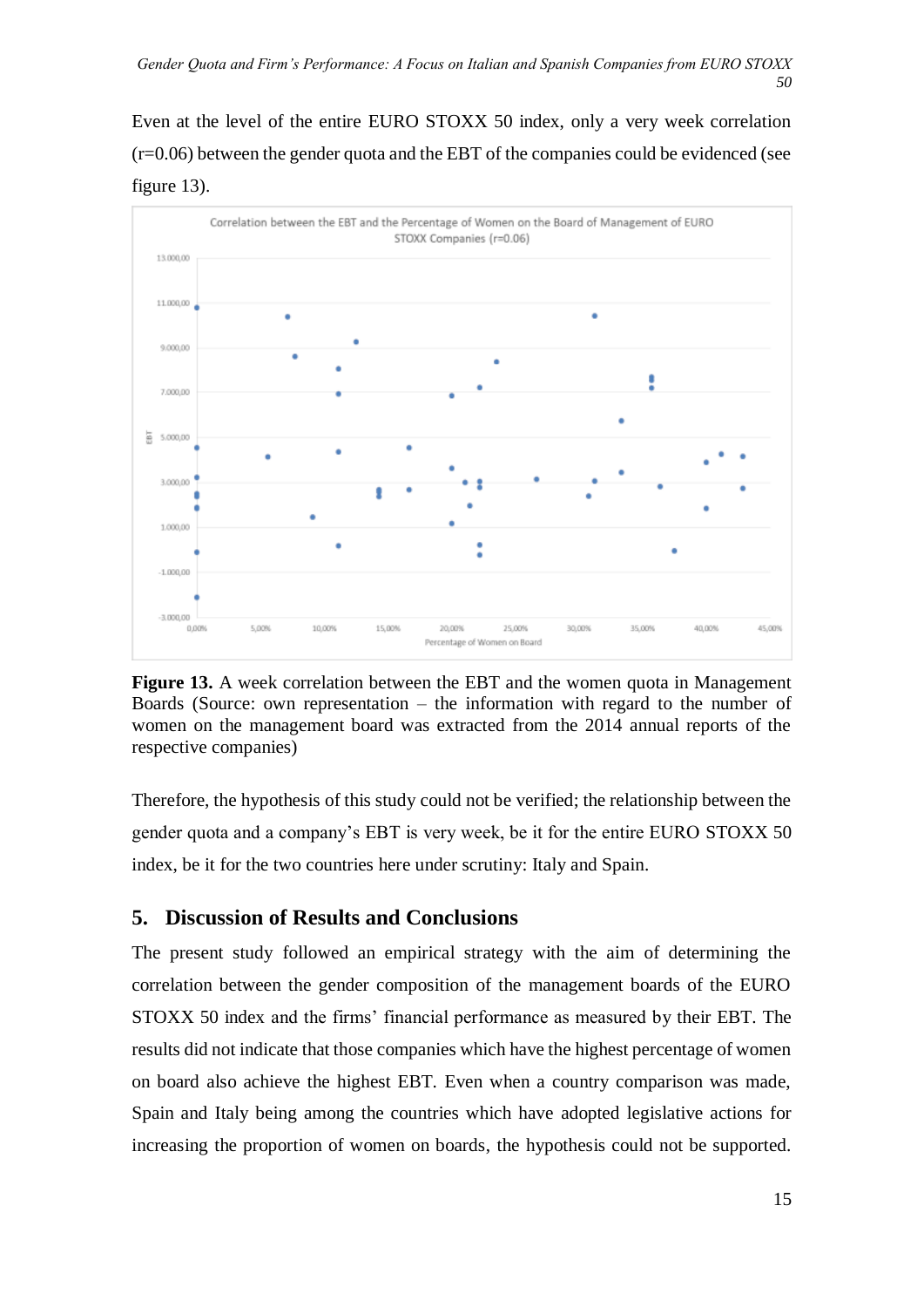However, there are some shortcomings which could be addressed in a future research: for example, the effects of legislative change (compulsory quota) should be considered over a longer period of time. Other variables could be also added to the study, such as the total number of females in the workforce of a company, or a comparison between companies active in the same sectors and acting under the same rules and regulations could be pursued. What can be certainly stated at the end of this paper is that, there is a trend toward greater gender diversity on boardrooms, women are rising into leadership roles and gender quota can help in measuring internal organizational changes.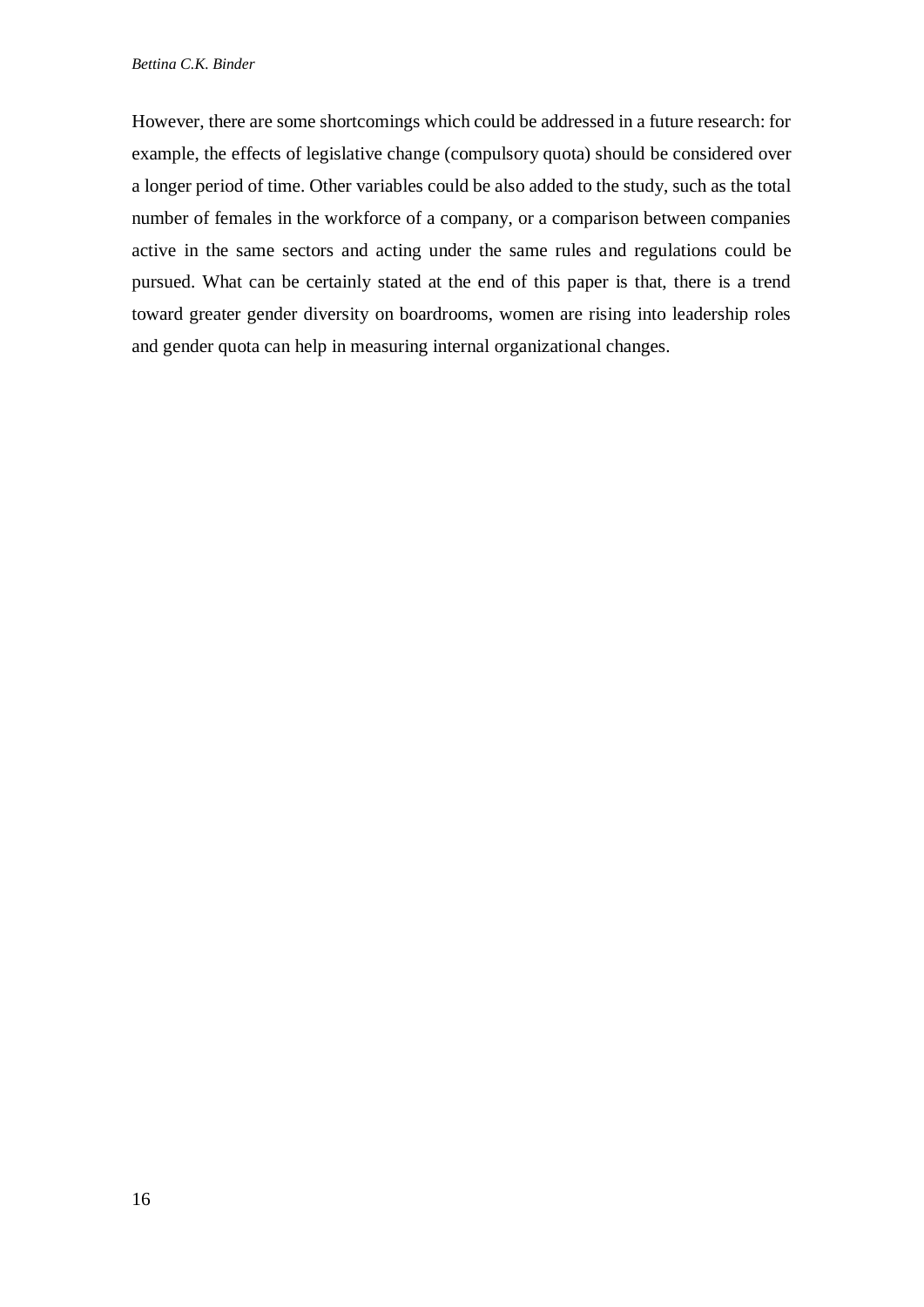### **REFERENCES**

AAUW (2016). Barriers and Bias. The Status of Women in Leadership. Available at: http://www.ncgs.org/Pdfs/Resources/barriers-and-bias.pdf. (Accessed on 13 June 2017).

Adams, R.B. and Ferreira, D. (2009). Women on the Boardroom and their impact on governance and performance. *Journal of Financial Economics*, 94(2), 291-309.

Adams, R.B. and Kirchmaier, T. (2016). Women on Boards in Finance and STEM Industries. American Economic Review, 106(5), 277-281.

Ahern, K.R. and Dittmar, A.K. (2012). The changing of the Boards: The Impact on Firm Valuation of Mandated Female Board Representation. *The quarterly Journal of Economics*, 127(1) 137-197.

Barta, T., Kleiner, M. and Neumann, T. (2012). Is there a payoff from top-team diversity? *McKinsey Quarterly*.

Campbell, K. and Vera, A.V. (2010). Female Board Appointments and Board Valuation: Short and Long-term Effects. *Journal of Management and Governance*, 14(1), 37-59.

Carter, S., & Rosa, P. (1998). The financing of male and female owned businesses. *Entrepreneurship and Regional Development*, 10(3), 225–241.

Cooper, A.C., Gimeno-Gascon, F.J., Woo, C.Y., (1994). Initial human and financial capital as predictors of new venture performance. *Journal of Business Venturing* 9 (5), 371–395.

Credit Suisse Research Institute, (2012). Gender Diversity and Corporate Performance. Available at:

https://publications.credit-suisse.com/tasks/render/file/index.cfm?fileid=88EC32A9- 83E8-EB92-9D5A40FF69E66808 (Accessed on 02 September 2016).

Dezsö, C.L. and Ross, G. D., (2012). Does Female Representation in Top Management Improve Firm Performance? A Panel Data Investigation. *Strategic Management Journal*, 33(9), 1072-1089.

Du Rietz, A. and Henrekson, M. (2000). Testing the Female Underperformance Hypothesis. *Small Business Economics*, 14(1), 1-10.

European Commission (2012). Women in economic decision-making in the EU: Progress report. Luxembourg: Publications Office of the European Union.

European Commission (2015). Gender Balance on Corporate Boards. Europe is Cracking the Glass Ceiling. Available at: http://ec.europa.eu/justice/genderequality/files/womenonboards/factsheet\_women\_on\_boards\_web\_2015-10\_en.pdf. (Accessed on 07 September 2016).